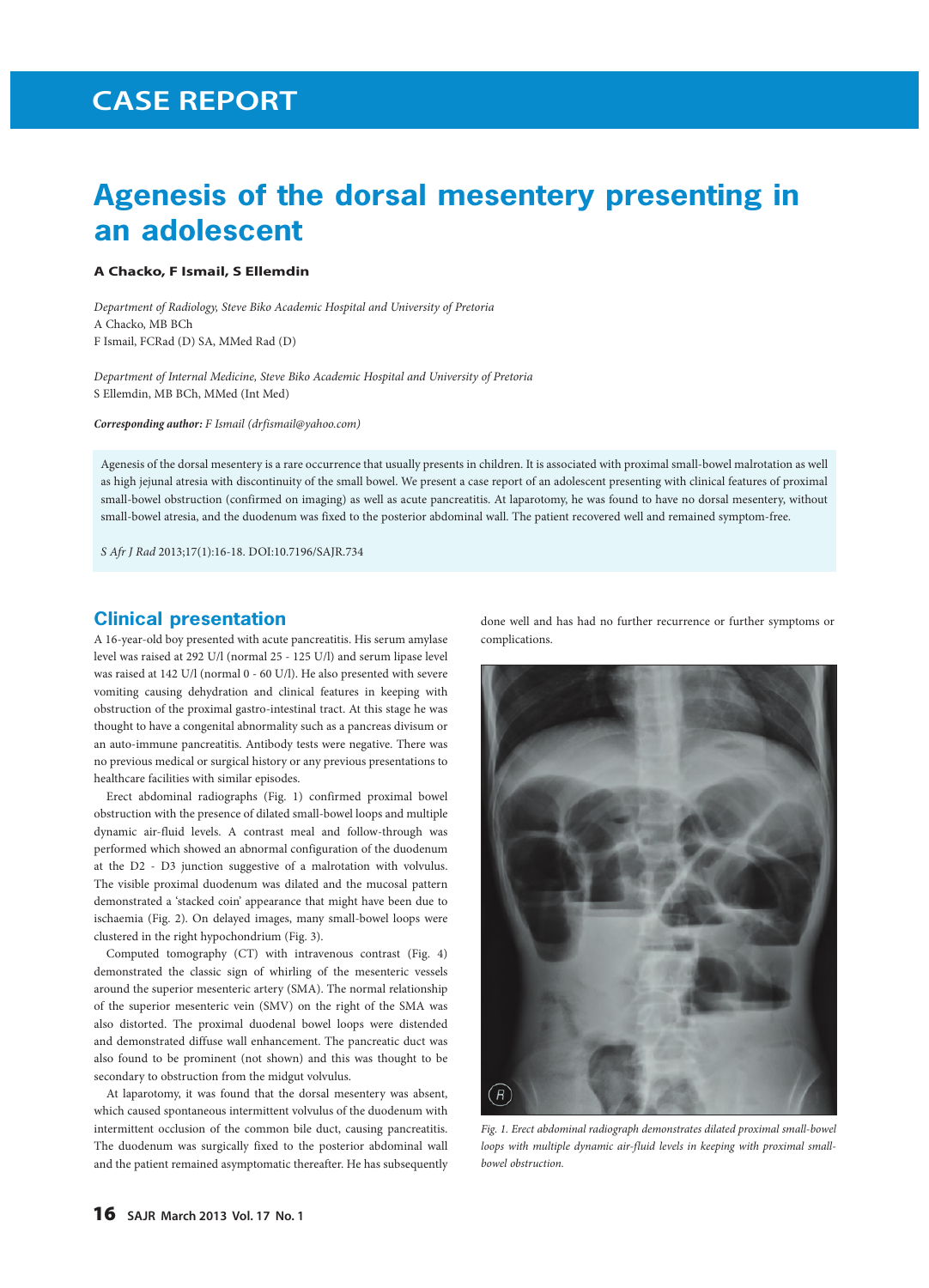# **CASE REPORT CASE REPORT**



*Fig. 2. Iodine contrast meal and follow-through demonstrates malrotation and volvulus of the proximal small bowel with dilation of the proximal duodenum with a 'stacked coin' mucosal pattern, possibly owing to ischaemia.*



*Fig. 3. Iodine contrast meal and follow-through (delayed images). A collection of small-bowel loops is noted in the right hypochondrium.*

### **Discussion**

The development of the mesentery starts when the foregut, midgut and hindgut are in broad contact with mesenchyme of the posterior abdominal wall in the fetus. In the embryo, the connecting tissue bridge then becomes narrow, and the caudal part of the foregut, midgut and most of the hindgut are then suspended from the posterior abdominal wall by the dorsal mesentery.<sup>[1]</sup>



*Fig. 4. Computed tomography (CT) with intravenous contrast in (a) the arterial phase and (b) the portal venous phase demonstrates the classic sign of whirling of the mesenteric vessels around the superior mesenteric artery (SMA), in keeping with volvulus.*

A ventral mesentery only exists in the terminal part of the oesophagus, stomach and the proximal part of the duodenum. This ventral mesentery gives rise to the lesser omentum, falciform ligament and the visceral peritoneum of the liver. $^{\left[1\right]}$ 

The dorsal mesentery extends from the distal end of the oesophagus to the cloaca distally. It is known as the dorsal mesogastrium or greater omentum in the region of the stomach, the dorsal mesoduodenum in the region of the duodenum, and the dorsal mesocolon in the region of the colon. It is known as the mesentery proper in the region of the jejunal and ileal loops of the small bowel.<sup>[1]</sup>

Mesenteric defects/absences can lead to volvulus of the associated parts of the bowel. These defects can vary from lesions involving a well-defined short segment of the small bowel (known as segmental defects) to lesions involving the entire base of the mesentery (basilar  $\rm{defects}).^{[2]}$ 

Usually, agenesis of the dorsal mesentery is associated with a high jejunal atresia owing to the vascular ischaemic aetiology of such agenesis.<sup>[3-6]</sup> This condition then also can present as the entity known as 'apple peel small bowel' which consists of a high jejunal atresia with a discontinuity of the small bowel and a wide gap in the mesentery.[2,3] The distal segment of the ileum is shortened and assumes a helical configuration around a retrograde perfusing vessel, which compensates for the partially absent superior mesenteric artery.[3] An intra-uterine